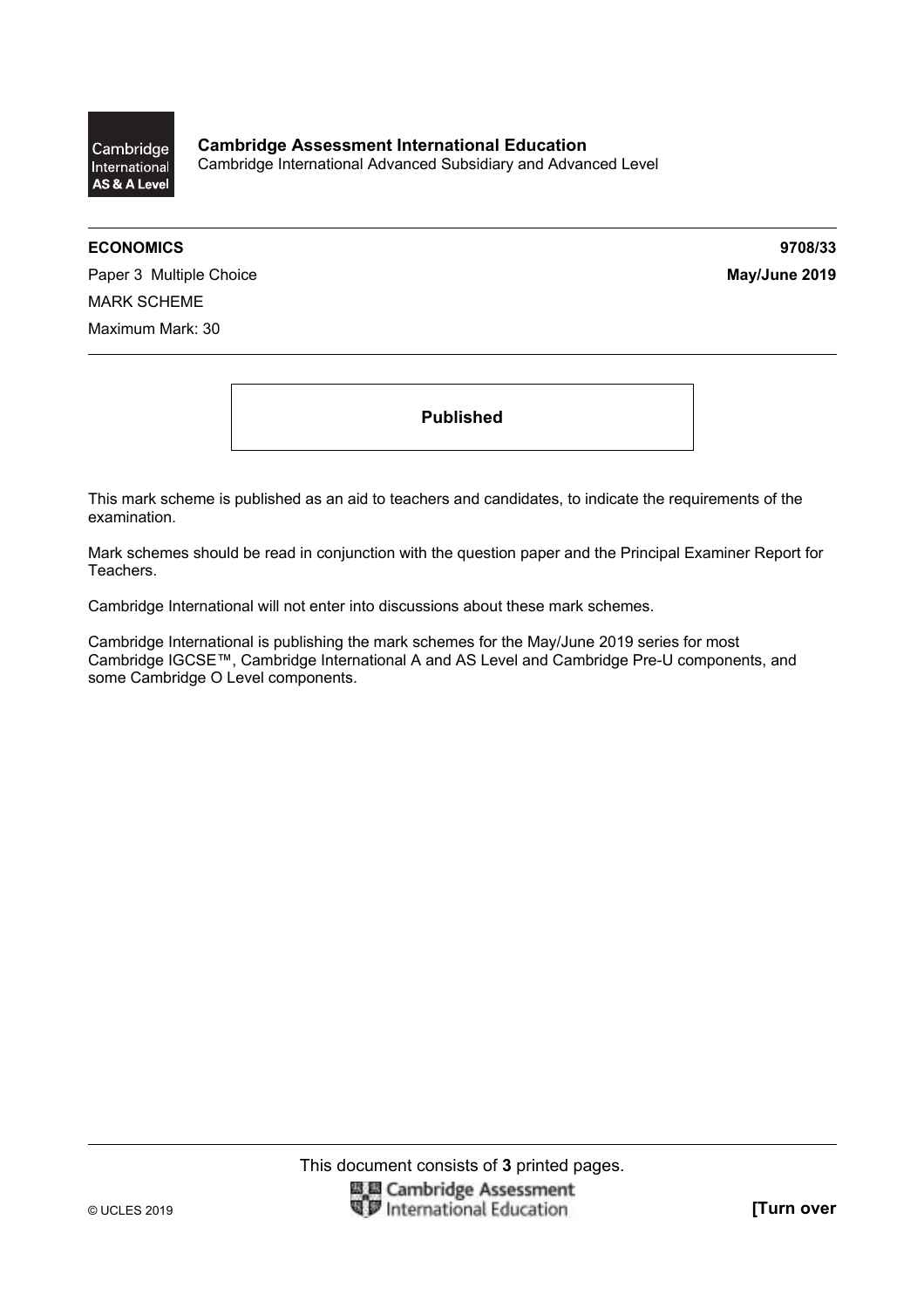| Question                | <b>Answer</b> | <b>Marks</b> |
|-------------------------|---------------|--------------|
| $\mathbf 1$             | A             | $\mathbf 1$  |
| $\overline{2}$          | $\sf B$       | $\mathbf 1$  |
| $\mathsf 3$             | $\mathsf C$   | $\mathbf 1$  |
| $\overline{\mathbf{4}}$ | D             | $\mathbf 1$  |
| $\sqrt{5}$              | A             | $\mathbf 1$  |
| $\,6\,$                 | A             | $\mathbf 1$  |
| $\boldsymbol{7}$        | D             | $\mathbf 1$  |
| $\bf 8$                 | $\sf B$       | $\mathbf 1$  |
| $\boldsymbol{9}$        | $\mathsf C$   | $\mathbf 1$  |
| $10\,$                  | B             | $\mathbf 1$  |
| $11$                    | A             | $\mathbf 1$  |
| 12                      | $\mathsf C$   | $\mathbf 1$  |
| 13                      | $\mathsf C$   | $\mathbf 1$  |
| 14                      | $\mathsf C$   | $\mathbf 1$  |
| $15\,$                  | A             | $\mathbf 1$  |
| $16\,$                  | D             | $\mathbf 1$  |
| $17\,$                  | $\sf B$       | $\mathbf 1$  |
| $18\,$                  | $\sf B$       | $\mathbf 1$  |
| $19$                    | D             | $\mathbf 1$  |
| $20\,$                  | A             | $\mathbf 1$  |
| 21                      | B             | $\mathbf 1$  |
| $22\,$                  | $\mathsf C$   | $\mathbf 1$  |
| 23                      | B             | $\mathbf 1$  |
| 24                      | ${\bf C}$     | $\mathbf 1$  |
| 25                      | D             | $\mathbf 1$  |
| $26\,$                  | ${\bf C}$     | $\mathbf 1$  |
| 27                      | B             | $\mathbf 1$  |
| ${\bf 28}$              | $\sf B$       | $\mathbf 1$  |